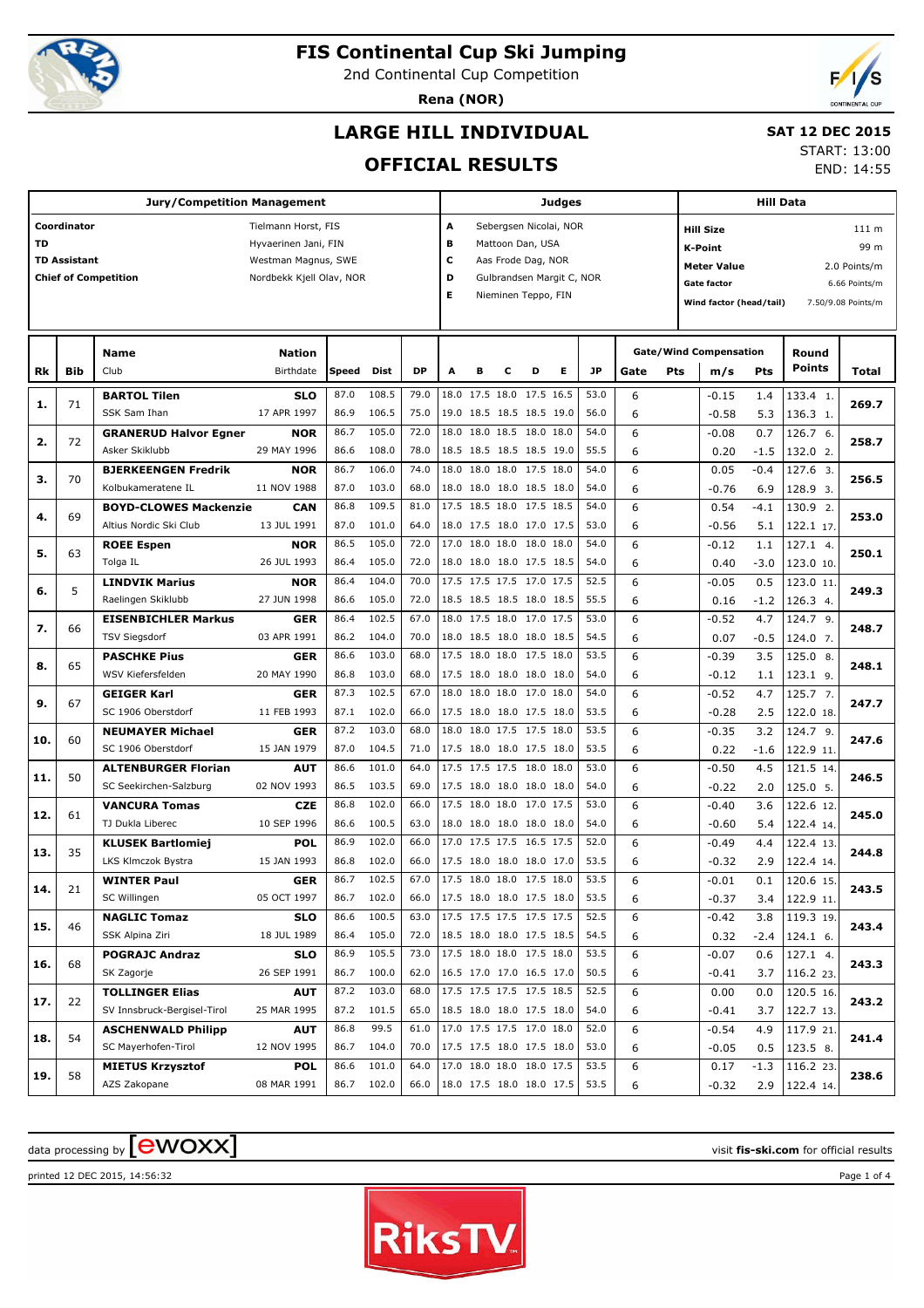

64

48

3

**SIEGEL David** SV Baiersbronn

**AUNE Joakim** Byaasen

**SOEBERG Sigurd Nymoen**

**GER** 28 AUG 1996

**NOR** 10 AUG 1993

**NOR** 31 AUG 1994

# **FIS Continental Cup Ski Jumping**

2nd Continental Cup Competition

**Rena (NOR)**



## **LARGE HILL INDIVIDUAL**

### **SAT 12 DEC 2015**

 $114.330.$ 

 $114.330.$ 

 $116.922$ 

 $1.5$  112.5 27.

 $1.3$  112.3 29.

4.3

8.3

0.4

 $-0.47$  $-0.17$ 

 $-0.91$ -0.14

-0.04 -0.68

 6 6

 6 6

 6 6 START: 13:00

### **OFFICIAL RESULTS**

|           |            |                             |               |              | <b>OFFICIAL RESULTS</b> |           |   |                          |   |                          |           |      |     |                               |        |               | END: 14:55 |
|-----------|------------|-----------------------------|---------------|--------------|-------------------------|-----------|---|--------------------------|---|--------------------------|-----------|------|-----|-------------------------------|--------|---------------|------------|
|           |            | <b>Name</b>                 | <b>Nation</b> |              |                         |           |   |                          |   |                          |           |      |     | <b>Gate/Wind Compensation</b> |        | Round         |            |
| <b>Rk</b> | <b>Bib</b> | Club                        | Birthdate     | <b>Speed</b> | <b>Dist</b>             | <b>DP</b> | A | в                        | D | Е                        | <b>JP</b> | Gate | Pts | m/s                           | Pts    | <b>Points</b> | Total      |
| 20.       | 52         | <b>SJOEEN Phillip</b>       | <b>NOR</b>    | 86.9         | 100.5                   | 63.0      |   | 17.5 17.0 17.5 17.5 17.5 |   |                          | 52.5      | 6    |     | $-0.45$                       | 4.1    | 119.6 18.     | 237.8      |
|           |            | Bekkelaget SK               | 24 DEC 1995   | 87.0         | 101.5                   | 65.0      |   |                          |   | 17.5 17.5 17.5 17.5 18.0 | 52.5      | 6    |     | $-0.08$                       | 0.7    | 118.2 21      |            |
| 21.       | 13         | <b>ZOGRAFSKI Vladimir</b>   | <b>BUL</b>    | 86.8         | 100.0                   | 62.0      |   | 18.0 18.0 17.5 17.5 17.5 |   |                          | 53.0      | 6    |     | $-0.53$                       | 4.8    | 119.8 17.     | 235.0      |
|           |            | <b>NSA</b>                  | 14 JUL 1993   | 86.8         | 99.0                    | 60.0      |   |                          |   | 17.5 17.5 17.5 17.5 17.5 | 52.5      | 6    |     | $-0.30$                       | 2.7    | 115.2 24.     |            |
| 22.       | 40         | <b>AIGNER Clemens</b>       | <b>AUT</b>    | 86.5         | 99.0                    | 60.0      |   | 16.5 17.0 17.5 17.0 17.0 |   |                          | 51.0      | 6    |     | $-0.43$                       | 3.9    | 114.9 27.     | 234.7      |
|           |            | SV Innsbruck-Bergisel-Tirol | 02 FEB 1993   | 86.6         | 101.0                   | 64.0      |   | 17.5 18.0 18.0 17.0 18.0 |   |                          | 53.5      | 6    |     | $-0.25$                       | 2.3    | 119.8 19.     |            |
| 23.       | 56         | <b>FUCHS Tim</b>            | <b>GER</b>    | 86.9         | 98.5                    | 59.0      |   | 17.5 17.0 17.5 17.5 18.0 |   |                          | 52.5      | 6    |     | $-0.34$                       | 3.1    | 114.6 29.     | 234.1      |
|           |            | SC Degenfeld                | 03 AUG 1997   | 87.0         | 100.5                   | 63.0      |   |                          |   | 17.5 18.0 18.0 17.5 17.5 | 53.0      | 6    |     | $-0.38$                       | 3.5    | 119.5 20.     |            |
| 24.       | 47         | <b>DIETHART Thomas</b>      | <b>AUT</b>    | 86.6         | 99.0                    | 60.0      |   | 17.0 17.0 17.5 17.5 17.0 |   |                          | 51.5      | 6    |     | $-0.73$                       | 6.6    | 118.1 20.     | 232.7      |
|           |            | UVB Hinzenbach-Oberoesterr  | 25 FEB 1992   | 86.3         | 101.5                   | 65.0      |   |                          |   | 18.0 17.5 18.0 18.0 18.0 | 54.0      | 6    |     | 0.59                          | $-4.4$ | 114.6 26.     |            |
| 25.       | 49         | <b>TOROK Eduard</b>         | <b>ROU</b>    | 86.9         | 97.0                    | 56.0      |   | 17.0 17.0 17.0 17.0 17.0 |   |                          | 51.0      | 6    |     | $-0.85$                       | 7.7    | 114.7 28.     | 231.1      |
|           |            | CSS Dinamo Rasnov           | 02 MAY 1997   | 87.1         | 99.0                    | 60.0      |   |                          |   | 17.0 17.5 17.5 17.0 17.0 | 51.5      | 6    |     | $-0.54$                       | 4.9    | 116.4 22.     |            |
| 26.       | 36         | <b>BRASME Paul</b>          | <b>FRA</b>    | 86.9         | 98.5                    | 59.0      |   | 17.5 17.0 16.5 16.5 17.5 |   |                          | 51.0      | 6    |     | $-0.60$                       | 5.4    | 115.4 24.     | 230.1      |
|           |            | <b>U.S VENTRON</b>          | 03 AUG 1997   | 86.5         | 101.5                   | 65.0      |   |                          |   | 17.5 18.0 18.0 17.5 17.5 | 53.0      | 6    |     | 0.44                          | $-3.3$ | 114.7 25.     |            |
| 27.       | 44         | <b>SINKOVEC Jure</b>        | <b>SLO</b>    | 86.5         | 99.5                    | 61.0      |   | 18.0 17.5 17.5 17.0 18.0 |   |                          | 53.0      | 6    |     | $-0.15$                       | 1.4    | 115.4 24.     | 227.5      |
|           |            | <b>SSK SAM Ihan</b>         | 03 JUL 1985   | 86.4         | 101.0                   | 64.0      |   |                          |   | 17.0 17.0 17.5 17.0 16.5 | 51.0      | 6    |     | 0.39                          | $-2.9$ | 112.1 30.     |            |
| 28.       | 55         | <b>KAELIN Pascal</b>        | <b>SUI</b>    | 86.6         | 99.0                    | 60.0      |   | 17.0 17.5 17.5 17.0 17.0 |   |                          | 51.5      | 6    |     | $-0.39$                       | 3.5    | 115.0 26.     | 227.4      |
|           |            | Einsiedeln                  | 11 JAN 1993   | 86.4         | 99.5                    | 61.0      |   |                          |   | 17.5 17.5 17.5 17.5 17.0 | 52.5      | 6    |     | 0.15                          | $-1.1$ | 112.4 28.     |            |

| 31. | 3  | Furnes Ski                                                  | 31 AUG 1994               | 86.6 | 94.5  | 51.0 | 16.5 16.0 16.5 16.5 15.5 |  | 49.0 | 6 | $-0.68$ | 6.2    | 106.2 31. | 223.1 |
|-----|----|-------------------------------------------------------------|---------------------------|------|-------|------|--------------------------|--|------|---|---------|--------|-----------|-------|
|     |    |                                                             |                           |      |       |      |                          |  |      |   |         |        |           |       |
|     |    | Not qualified for final round                               |                           |      |       |      |                          |  |      |   |         |        |           |       |
| 32. | 62 | <b>KOZISEK Cestmir</b><br>LSK Lomnice nad Popelkou          | <b>CZE</b><br>09 NOV 1991 | 86.9 | 100.0 | 62.0 | 16.0 16.5 17.0 17.0 15.5 |  | 49.5 | 6 | $-0.30$ | 2.7    |           | 114.2 |
| 33. | 9  | <b>JUSTIN Rok</b><br>SSD Stol Zirovnica                     | <b>SLO</b><br>06 APR 1993 | 86.4 | 99.5  | 61.0 | 17.5 18.0 17.5 17.0 18.0 |  | 53.0 | 6 | 0.05    | $-0.4$ |           | 113.6 |
| 34. | 57 | <b>ZNISZCZOL Aleksander</b><br>WSS Wisla                    | <b>POL</b><br>08 MAR 1994 | 87.0 | 99.0  | 60.0 | 17.5 17.5 17.0 16.5 18.0 |  | 52.0 | 6 | $-0.15$ | 1.4    |           | 113.4 |
| 35. | 53 | <b>HVALA Jaka</b><br>Ssk Ponikve                            | <b>SLO</b><br>15 JUL 1993 | 86.3 | 97.5  | 57.0 | 17.0 17.5 17.5 17.5 17.5 |  | 52.5 | 6 | $-0.40$ | 3.6    |           | 113.1 |
| 36. | 8  | <b>LANIN Ivan</b><br>Sdushor CSP N.Novgorod-Kras            | <b>RUS</b><br>15 JAN 1992 | 86.8 | 99.5  | 61.0 | 17.5 18.0 17.0 17.0 17.0 |  | 51.5 | 6 | $-0.02$ | 0.2    |           | 112.7 |
| 37. | 20 | <b>ALEXANDER Nicholas</b><br>Lebanon Outing Club            | <b>USA</b><br>24 AUG 1988 | 86.6 | 99.5  | 61.0 | 17.0 17.5 17.5 17.0 17.0 |  | 51.5 | 6 | 0.02    | $-0.2$ |           | 112.3 |
| 38. | 24 | <b>GLASDER Michael</b><br>Norge Ski Club                    | <b>USA</b><br>27 MAR 1989 | 87.1 | 97.5  | 57.0 | 17.5 17.5 17.0 16.5 17.0 |  | 51.5 | 6 | $-0.41$ | 3.7    |           | 112.2 |
| 39. | 41 | <b>EGLOFF Luca</b><br>Grabserberg                           | <b>SUT</b><br>06 JUN 1995 | 87.2 | 96.5  | 55.0 | 17.0 16.0 17.0 17.0 16.5 |  | 50.5 | 6 | $-0.73$ | 6.6    |           | 112.1 |
| 40. | 27 | <b>TROFIMOV Roman Sergeevich</b><br>Sdushor CSP N. Novgorod | <b>RUS</b><br>19 NOV 1989 | 86.2 | 98.0  | 58.0 | 17.5 17.5 17.5 17.5 17.0 |  | 52.5 | 6 | $-0.17$ | 1.5    |           | 112.0 |
| 41. | 34 | <b>BIEGUN Krzysztof</b><br>SS-R LZS Sokol Szczyrk           | POL<br>21 MAY 1994        | 86.7 | 98.0  | 58.0 | 17.5 16.5 17.0 17.0 17.0 |  | 51.0 | 6 | $-0.26$ | 2.4    |           | 111.4 |

86.9 98.5 59.0 17.0 17.0 17.5 17.0 17.0 51.0 86.9 99.0 60.0 17.0 17.0 17.0 17.0 17.0 51.0

86.7 96.5 55.0 17.0 16.5 17.0 17.0 17.0 51.0 86.6 98.5 59.0 18.0 17.5 17.0 17.0 17.5 52.0

86.6 101.5 65.0 17.5 17.5 17.0 17.0 17.0 51.5

**29. 226.8**

**30. 226.6**

# $\alpha$  data processing by  $\boxed{\text{ewOX}}$

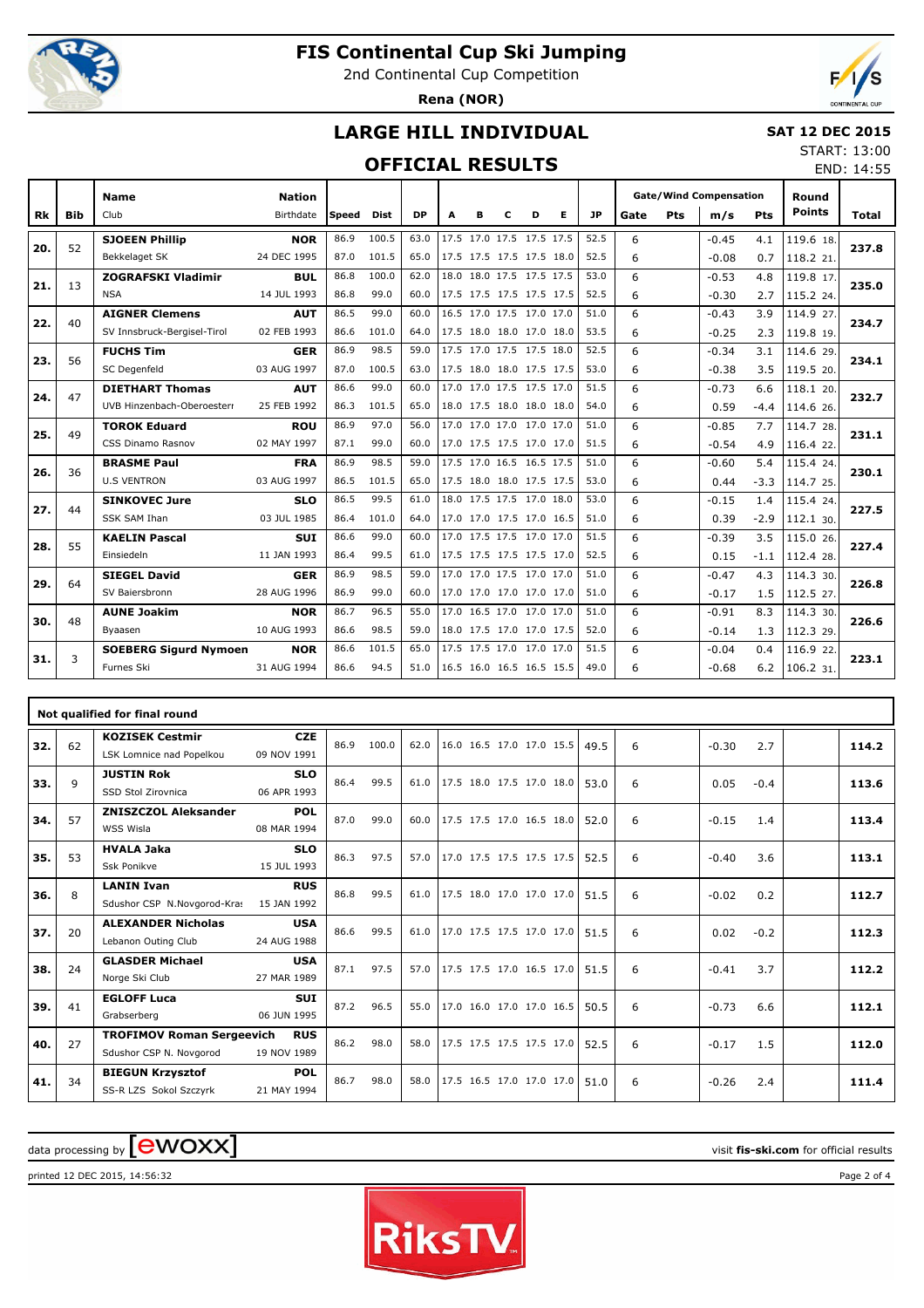

## **FIS Continental Cup Ski Jumping**

2nd Continental Cup Competition

**Rena (NOR)**



### **LARGE HILL INDIVIDUAL**

### **SAT 12 DEC 2015**

### **OFFICIAL RESULTS**

START: 13:00 END: 14:55

|     |            |                                                                 |                           |            |      |           |                            |                          |   |   |   |           |      |            |                               |            |                        | LIVD. 17.JJ |
|-----|------------|-----------------------------------------------------------------|---------------------------|------------|------|-----------|----------------------------|--------------------------|---|---|---|-----------|------|------------|-------------------------------|------------|------------------------|-------------|
|     |            | <b>Name</b>                                                     | <b>Nation</b>             |            |      | <b>DP</b> |                            |                          |   |   |   | <b>JP</b> |      |            | <b>Gate/Wind Compensation</b> |            | Round<br><b>Points</b> |             |
| Rk  | <b>Bib</b> | Club                                                            | Birthdate                 | Speed Dist |      |           | Α                          | в                        | c | D | Е |           | Gate | <b>Pts</b> | m/s                           | <b>Pts</b> |                        | Total       |
| 41. | 28         | <b>HUBER Stefan</b>                                             | <b>AUT</b>                | 86.0       | 98.5 | 59.0      | 17.0 17.0 17.0 17.5 17.0   |                          |   |   |   | 51.0      | 6    |            | $-0.15$                       | 1.4        |                        | 111.4       |
|     |            | SC Seekirchen-Salzburg                                          | 08 MAR 1994               |            |      |           |                            |                          |   |   |   |           |      |            |                               |            |                        |             |
| 43. | 19         | <b>BJOERENG Joacim Oedegaard</b>                                | <b>NOR</b><br>14 DEC 1995 | 86.4       | 98.0 | 58.0      | 17.0 17.5 17.5 17.0 17.5   |                          |   |   |   | 52.0      | 6    |            | $-0.13$                       | 1.2        |                        | 111.2       |
|     |            | Roeykenhopp<br><b>WOLNY Jakub</b>                               | <b>POL</b>                |            |      |           |                            |                          |   |   |   |           |      |            |                               |            |                        |             |
| 44. | 59         | Lks Klimczok bystra                                             | 15 MAY 1995               | 86.5       | 99.0 | 60.0      | 16.5 16.5 17.0 17.0 16.5   |                          |   |   |   | 50.0      | 6    |            | $-0.09$                       | 0.8        |                        | 110.8       |
|     |            | <b>BIRCHLER Tobias</b>                                          | <b>SUI</b>                |            |      |           |                            |                          |   |   |   |           |      |            |                               |            |                        |             |
| 45. | 16         | Einsiedeln                                                      | 29 JUL 1997               | 86.5       | 97.0 | 56.0      | 17.5 17.0 17.5 17.5 17.0   |                          |   |   |   | 52.0      | 6    |            | $-0.17$                       | 1.5        |                        | 109.5       |
|     |            | <b>SARDYKO Alexander</b>                                        | <b>RUS</b>                | 86.3       | 97.5 | 57.0      | 17.0 17.5 17.5 17.0 16.5   |                          |   |   |   |           |      |            |                               |            |                        |             |
| 46. | 45         | Sdushor CSP N.Novgorod-Kras 08 MAY 1990                         |                           |            |      |           |                            |                          |   |   |   | 51.5      | 6    |            | $-0.03$                       | 0.3        |                        | 108.8       |
| 47. | 14         | VALTA Ossi-Pekka                                                | <b>FIN</b>                | 87.0       | 95.5 | 53.0      | 17.5 17.0 17.0 16.5 17.0   |                          |   |   |   | 51.0      | 6    |            | $-0.42$                       | 3.8        |                        | 107.8       |
|     |            | Lahden Hiihtoseura                                              | 22 NOV 1991               |            |      |           |                            |                          |   |   |   |           |      |            |                               |            |                        |             |
| 48. | 39         | <b>JELAR Ziga</b>                                               | <b>SLO</b>                | 86.2       | 95.5 | 53.0      |                            | 18.0 17.0 17.0 18.0 17.5 |   |   |   | 52.5      | 6    |            | $-0.19$                       | 1.7        |                        | 107.2       |
|     |            | Sk Triglav kranj                                                | 22 OCT 1997               |            |      |           |                            |                          |   |   |   |           |      |            |                               |            |                        |             |
| 48. | 31         | <b>BICKNER Kevin</b><br>Norge Ski Club                          | <b>USA</b><br>23 SEP 1996 | 86.8       | 95.0 | 52.0      | 16.5 16.5 16.5 17.0 16.5   |                          |   |   |   | 49.5      | 6    |            | $-0.63$                       | 5.7        |                        | 107.2       |
|     |            | <b>CHOI Seou</b>                                                | <b>KOR</b>                |            |      |           |                            |                          |   |   |   |           |      |            |                               |            |                        |             |
| 50. | 42         | High1 Resort                                                    | 03 DEC 1982               | 86.2       | 94.0 | 50.0      | 17.0 16.5 17.0 17.5 16.5   |                          |   |   |   | 50.5      | 6    |            | $-0.73$                       | 6.6        |                        | 107.1       |
|     |            | <b>STURSA Vojtech</b>                                           | <b>CZE</b>                |            |      |           |                            |                          |   |   |   |           |      |            |                               |            |                        |             |
| 51. | 51         | Dukla Liberec                                                   | 03 AUG 1995               | 86.3       | 96.0 | 54.0      | 15.5 15.5 15.5 17.0 16.5   |                          |   |   |   | 47.5      | 6    |            | $-0.42$                       | 3.8        |                        | 105.3       |
| 51. | 30         | <b>TAEHKAEVUORI Frans</b>                                       | <b>FIN</b>                | 86.9       | 94.5 | 51.0      | 16.5 16.5 16.0 16.5 16.5   |                          |   |   |   | 49.5      | 6    |            | $-0.53$                       | 4.8        |                        | 105.3       |
|     |            | Lahden Hiihtoseura                                              | 01 JAN 1992               |            |      |           |                            |                          |   |   |   |           |      |            |                               |            |                        |             |
| 53. | 23         | <b>CHOI Heung-chul</b>                                          | <b>KOR</b>                | 86.4       | 94.0 | 50.0      | 17.5 17.0 16.5 17.5 17.5   |                          |   |   |   | 52.0      | 6    |            | $-0.14$                       | 1.3        |                        | 103.3       |
|     |            | High1 Resort                                                    | 03 DEC 1981               |            |      |           |                            |                          |   |   |   |           |      |            |                               |            |                        |             |
| 54. | 43         | KIM Hyun-ki                                                     | <b>KOR</b>                | 86.4       | 92.0 | 46.0      | 17.5 17.0 17.0 17.0 16.5   |                          |   |   |   | 51.0      | 6    |            | $-0.53$                       | 4.8        |                        | 101.8       |
|     |            | High1 Resort                                                    | 09 FEB 1983               |            |      |           |                            |                          |   |   |   |           |      |            |                               |            |                        |             |
| 55. | 25         | <b>CECON Federico</b><br>GRUPPO SCIATORI FIAMME GI. 11 JUN 1994 | <b>ITA</b>                | 86.4       | 93.0 | 48.0      |                            | 16.5 16.5 16.0 17.5 16.5 |   |   |   | 49.5      | 6    |            | $-0.42$                       | 3.8        |                        | 101.3       |
|     |            | <b>BIELA Stanislaw</b>                                          | <b>POL</b>                |            |      |           |                            |                          |   |   |   |           |      |            |                               |            |                        |             |
| 56. | 7          | UKS SOLTYSIANIE STARE BYST 02 APR 1994                          |                           | 86.4       | 94.5 | 51.0      |                            | 16.5 16.0 16.0 16.5 15.5 |   |   |   | 48.5      | 6    |            | $-0.17$                       | 1.5        |                        | 101.0       |
|     |            | <b>INSAM Alex</b>                                               | <b>ITA</b>                |            |      |           |                            |                          |   |   |   |           |      |            |                               |            |                        |             |
| 57. | 18         | S. C. GARDENA RAIFFEISEN GI 19 DEC 1997                         |                           | 86.0       | 94.5 | 51.0      | 17.5 16.5 16.5 16.5 16.5   |                          |   |   |   | 49.5      | 6    |            | $-0.04$                       | 0.4        |                        | 100.9       |
| 58. | 6          | <b>HAUKEDAL Richard</b>                                         | <b>NOR</b>                | 86.6       | 94.0 | 50.0      | 16.5 17.0 16.0 16.0 17.0   |                          |   |   |   | 49.5      | 6    |            | $-0.13$                       | 1.2        |                        | 100.7       |
|     |            | Baekkelaget                                                     | 31 AUG 1996               |            |      |           |                            |                          |   |   |   |           |      |            |                               |            |                        |             |
| 59. | 32         | PITEA Sorin Iulian                                              | ROU                       | 86.3       | 93.0 | 48.0      | 16.5 16.0 16.5 16.0 16.5   |                          |   |   |   | 49.0      | 6    |            | $-0.40$                       | 3.6        |                        | 100.6       |
|     |            | CSS Dinamo Rasnov                                               | 09 JUL 1997               |            |      |           |                            |                          |   |   |   |           |      |            |                               |            |                        |             |
| 60. | 4          | <b>HAMMER Tord Markussen</b>                                    | <b>NOR</b><br>18 JAN 1988 | 86.7       | 94.0 | 50.0      | 17.0 17.0 17.0 17.0 16.5   |                          |   |   |   | 51.0      | 6    |            | 0.11                          | $-0.8$     |                        | 100.2       |
|     |            | Tromsoe Skiklubb<br><b>ROCH DUPLAND Thomas</b>                  | <b>FRA</b>                |            |      |           |                            |                          |   |   |   |           |      |            |                               |            |                        |             |
| 61. | 12         | Saint Gervais                                                   | 03 FEB 1996               | 86.4       | 92.0 | 46.0      | 17.0 16.5 16.0 17.0 16.5   |                          |   |   |   | 50.0      | 6    |            | $-0.33$                       | 3.0        |                        | 99.0        |
|     |            | <b>NOUSIAINEN Eetu</b>                                          | <b>FIN</b>                |            |      |           |                            |                          |   |   |   |           |      |            |                               |            |                        |             |
| 62. | 29         | Puijo Ski club                                                  | 29 APR 1997               | 86.5       | 92.5 | 47.0      | 16.5 16.0 16.5 16.5 16.5   |                          |   |   |   | 49.5      | 6    |            | $-0.23$                       | 2.1        |                        | 98.6        |
|     |            | <b>REVILLIOD BLANCHARD Noelig FRA</b>                           |                           | 86.7       | 93.0 | 48.0      | 16.5 16.0 17.0 17.0 16.5   |                          |   |   |   |           |      |            |                               |            |                        |             |
| 63. | 10         | Les Contamines montjoie                                         | 20 DEC 1997               |            |      |           |                            |                          |   |   |   | 50.0      | 6    |            | 0.01                          | $-0.1$     |                        | 97.9        |
| 64. | 37         | <b>KALINICHENKO Vitaliy</b>                                     | <b>UKR</b>                | 86.6       | 93.5 | 49.0      | $14.5$ 15.0 15.0 16.0 14.5 |                          |   |   |   | 44.5      | 6    |            | $-0.39$                       | 3.5        |                        | 97.0        |
|     |            | Vorokhta Ski School                                             | 09 AUG 1993               |            |      |           |                            |                          |   |   |   |           |      |            |                               |            |                        |             |
| 65. | 17         | <b>PASICHNYK Stepan</b>                                         | <b>UKR</b>                | 86.5       | 92.0 | 46.0      | 16.5 17.0 16.0 16.5 16.5   |                          |   |   |   | 49.5      | 6    |            | 0.01                          | $-0.1$     |                        | 95.4        |
|     |            | Kremenets ski school                                            | 09 JAN 1998               |            |      |           |                            |                          |   |   |   |           |      |            |                               |            |                        |             |

 $\frac{1}{2}$  data processing by  $\boxed{\text{ewOX}}$ 

printed 12 DEC 2015, 14:56:32 Page 3 of 4